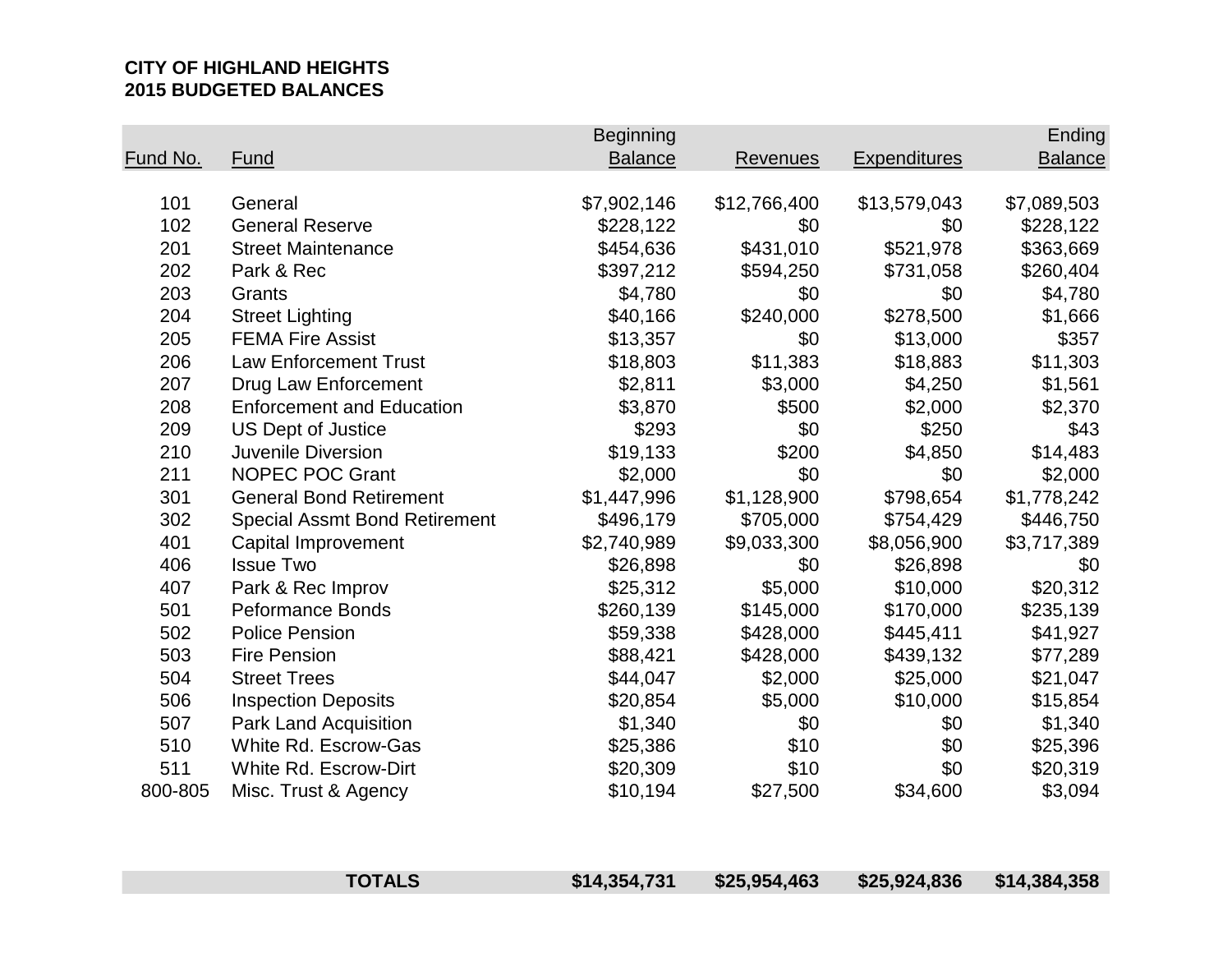### CITY OF HIGHLAND HEIGHTS 2015 BUDGET GENERAL FUND SUMMARY BY DEPARTMENT, BY CATEGORY

|                |                                               | Fringe          |                 |           |             |
|----------------|-----------------------------------------------|-----------------|-----------------|-----------|-------------|
| Fund           | Department                                    | <b>Wages</b>    | <b>Benefits</b> | Other     | Total       |
| <b>GENERAL</b> |                                               |                 |                 |           |             |
|                | <b>SECURITY OF PERSONS AND PROPERTY</b>       |                 |                 |           |             |
|                | Police                                        | \$2,412,755     | \$551,269       | \$370,450 | \$3,334,474 |
|                | Police - Adm. Support                         | \$191,014       | \$69,885        | \$1,450   | \$262,348   |
|                | <b>School Guards</b>                          | \$42,000        | \$8,939         | \$200     | \$51,139    |
|                | Pol. & Fire Communications                    | \$319,660       | \$130,757       | \$18,000  | \$468,417   |
|                | <b>Total Police</b>                           | \$2,965,429     | \$760,849       | \$390,100 | \$4,116,378 |
|                | Fire                                          | \$1,916,217     | \$463,286       | \$246,450 | \$2,625,952 |
|                | Fire - Adm. Support                           | \$16,761        | \$3,176         | \$250     | \$20,188    |
|                | <b>Total Fire</b>                             | \$1,932,978     | \$466,462       | \$246,700 | \$2,646,140 |
|                | <b>Animal Control</b>                         | <u>\$0</u>      | <u>\$0</u>      | \$10,000  | \$10,000    |
|                | <b>TOTAL SECURITY OF PERSONS AND PROPERTY</b> | \$4,898,407     | \$1,227,311     | \$646,800 | \$6,772,518 |
|                | <b>PUBLIC HEALTH SERVICES</b>                 |                 |                 |           |             |
|                | <b>County Health District</b>                 | $\frac{60}{20}$ | \$0             | \$34,000  | \$34,000    |
|                | <b>COMMUNITY ENVIRONMENT</b>                  |                 |                 |           |             |
|                | Home Days                                     | \$0             | \$0             | \$40,000  | \$40,000    |
|                | <b>Community Center</b>                       | \$79,829        | \$15,150        | \$46,600  | \$141,579   |
|                | <b>Building</b>                               | \$277,889       | \$74,235        | \$39,600  | \$391,724   |
|                | <b>Planning Commission</b>                    | \$20,000        | \$4,970         | \$300     | \$25,270    |
|                | <b>BZA</b>                                    | \$0             | \$0             | \$0       | \$0         |
|                | ARB                                           | \$6,750         | \$1,681         | \$0       | \$8,431     |
|                | <b>Tree Program</b>                           | \$0             | \$0             | \$3,000   | \$3,000     |
|                | <b>TOTAL COMMUNITY ENVIRONMENT</b>            | \$384,468       | \$96,036        | \$129,500 | \$610,004   |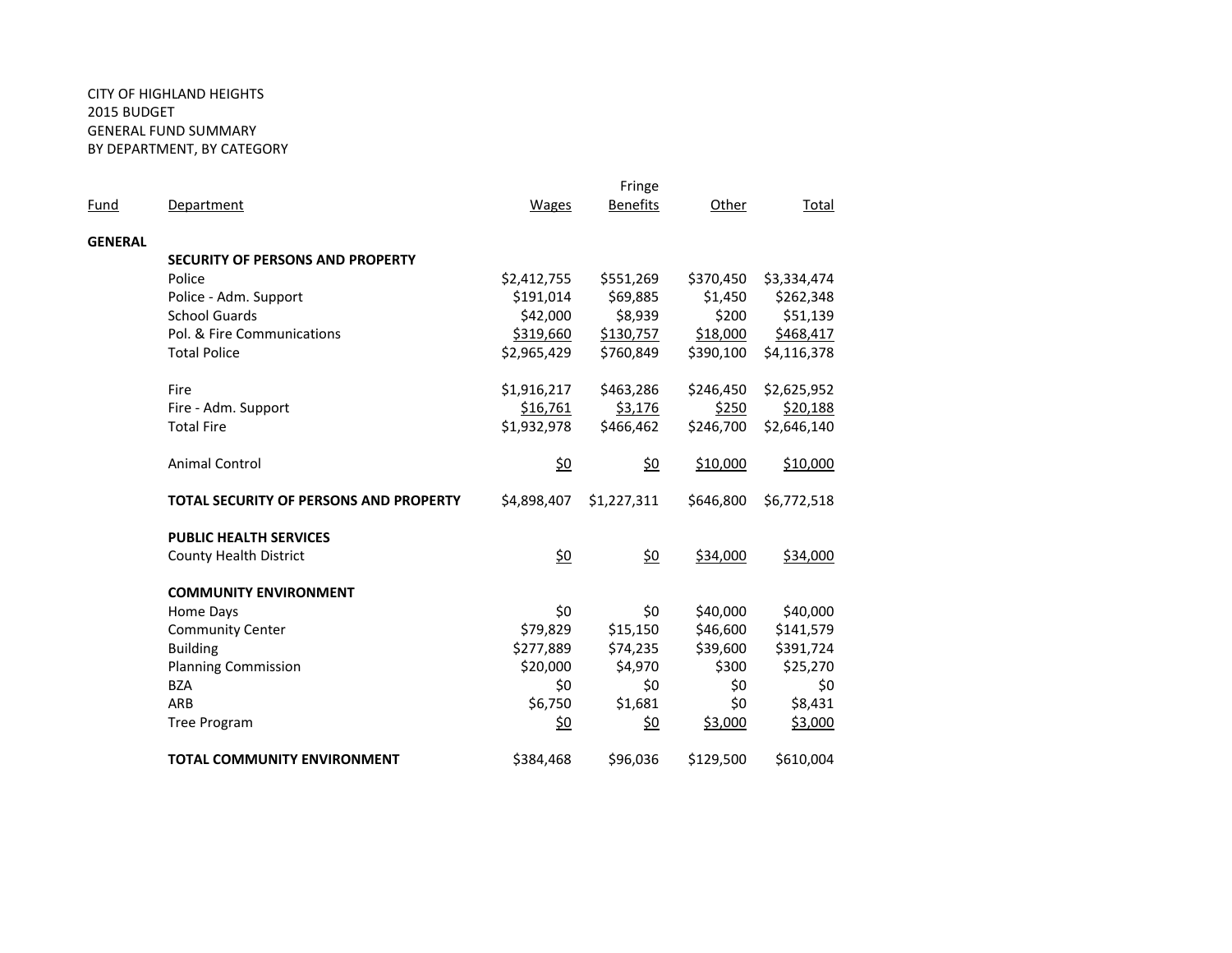### CITY OF HIGHLAND HEIGHTS 2015 BUDGET GENERAL FUND SUMMARY BY DEPARTMENT, BY CATEGORY

| Fund | <b>Department</b>                   | Wages      | Fringe<br><b>Benefits</b> | Other       | Total       |
|------|-------------------------------------|------------|---------------------------|-------------|-------------|
|      | <b>BASIC UTILITY SERVICES</b>       |            |                           |             |             |
|      | <b>Refuse Collection</b>            | \$0        | \$0                       | \$566,000   | \$566,000   |
|      | <b>Street Lighting</b>              | \$0        | \$0                       | \$1,000     | \$1,000     |
|      | <b>Traffic Lighting</b>             | \$0        | \$0                       | \$35,000    | \$35,000    |
|      | Drainage Maintenance                | \$0        | \$0                       | \$14,000    | \$14,000    |
|      | <b>Storm Sewer Maintenance</b>      | \$0        | \$0                       | \$6,000     | \$6,000     |
|      | <b>TOTAL BASIC UTILITY SERVICES</b> | \$0        | \$0                       | \$622,000   | \$622,000   |
|      | <b>TRANSPORTATION</b>               |            |                           |             |             |
|      | Service                             | \$970,759  | \$396,632                 | \$123,150   | \$1,490,541 |
|      | <b>Sidewalks</b>                    | <u>\$0</u> | \$0                       | \$150,000   | \$150,000   |
|      | <b>TOTAL TRANSPORTATION</b>         | \$970,759  | \$396,632                 | \$273,150   | \$1,640,541 |
|      | <b>GENERAL GOVERNMENT</b>           |            |                           |             |             |
|      | Mayor                               | \$85,967   | \$35,129                  | \$10,700    | \$131,796   |
|      | Council                             | \$86,725   | \$16,434                  | \$15,900    | \$119,059   |
|      | Finance                             | \$258,895  | \$95,750                  | \$66,300    | \$420,945   |
|      | Income Tax Adm.                     | \$0        | \$0                       | \$390,000   | \$390,000   |
|      | Econ. Dev.                          | \$0        | \$0                       | \$355,000   | \$355,000   |
|      | Law                                 | \$37,925   | \$37,670                  | \$110,350   | \$185,945   |
|      | Prosecutor                          | \$27,675   | \$6,113                   | \$2,000     | \$35,788    |
|      | Engineer                            | \$0        | \$0                       | \$53,000    | \$53,000    |
|      | Civil Service                       | \$13,000   | \$2,399                   | \$23,500    | \$38,899    |
|      | Aging                               | \$5,600    | \$1,033                   | \$96,400    | \$103,033   |
|      | Rec. Commission                     | \$5,400    | \$1,085                   | \$0         | \$6,485     |
|      | <b>Board of Ethics</b>              | \$0        | \$0                       | \$0         | \$0         |
|      | Gen. Adm.                           | \$46,235   | \$14,595                  | \$600       | \$61,431    |
|      | Gen. Serv.                          | <u>\$0</u> | <u>\$0</u>                | \$358,600   | \$358,600   |
|      | <b>TOTAL GENERAL GOVERNMENT</b>     | \$567,422  | \$210,208                 | \$1,482,350 | \$2,259,980 |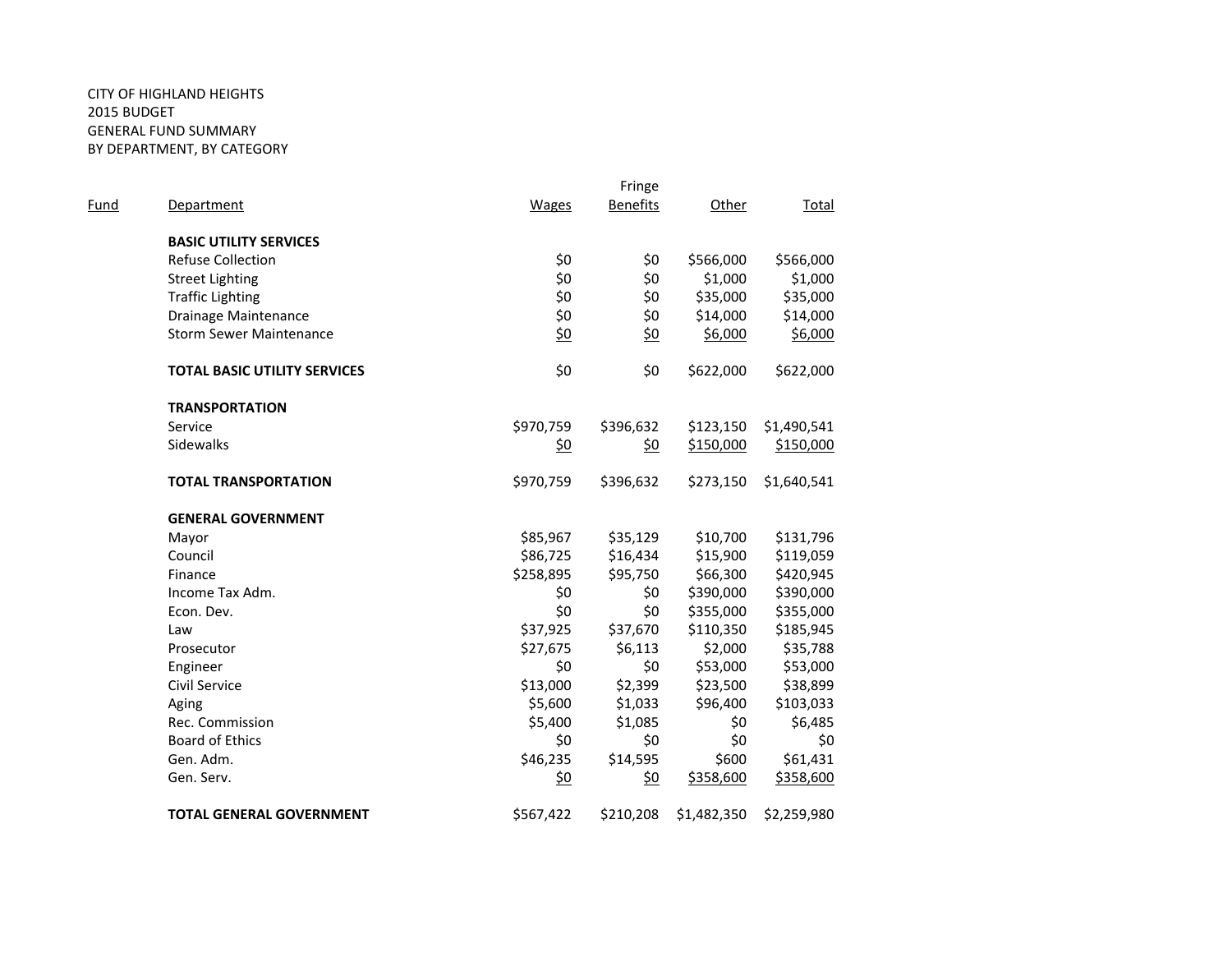### CITY OF HIGHLAND HEIGHTS 2015 BUDGET GENERAL FUND SUMMARY BY DEPARTMENT, BY CATEGORY

| Fund | Department                                          | <b>Wages</b> | Fringe<br><b>Benefits</b> | Other       | Total                    |
|------|-----------------------------------------------------|--------------|---------------------------|-------------|--------------------------|
|      | <b>OTHER FINANCING USES</b><br><b>Transfers Out</b> | <u>\$0</u>   | \$0                       | \$1,640,000 | \$1,640,000              |
|      | <b>TOTAL GENERAL FUND</b>                           | \$6,821,056  | \$1,930,188               |             | \$4,827,800 \$13,579,043 |
|      | PERCENT OF TOTAL GF BUDGET                          | 50%          | 14%                       | 36%         |                          |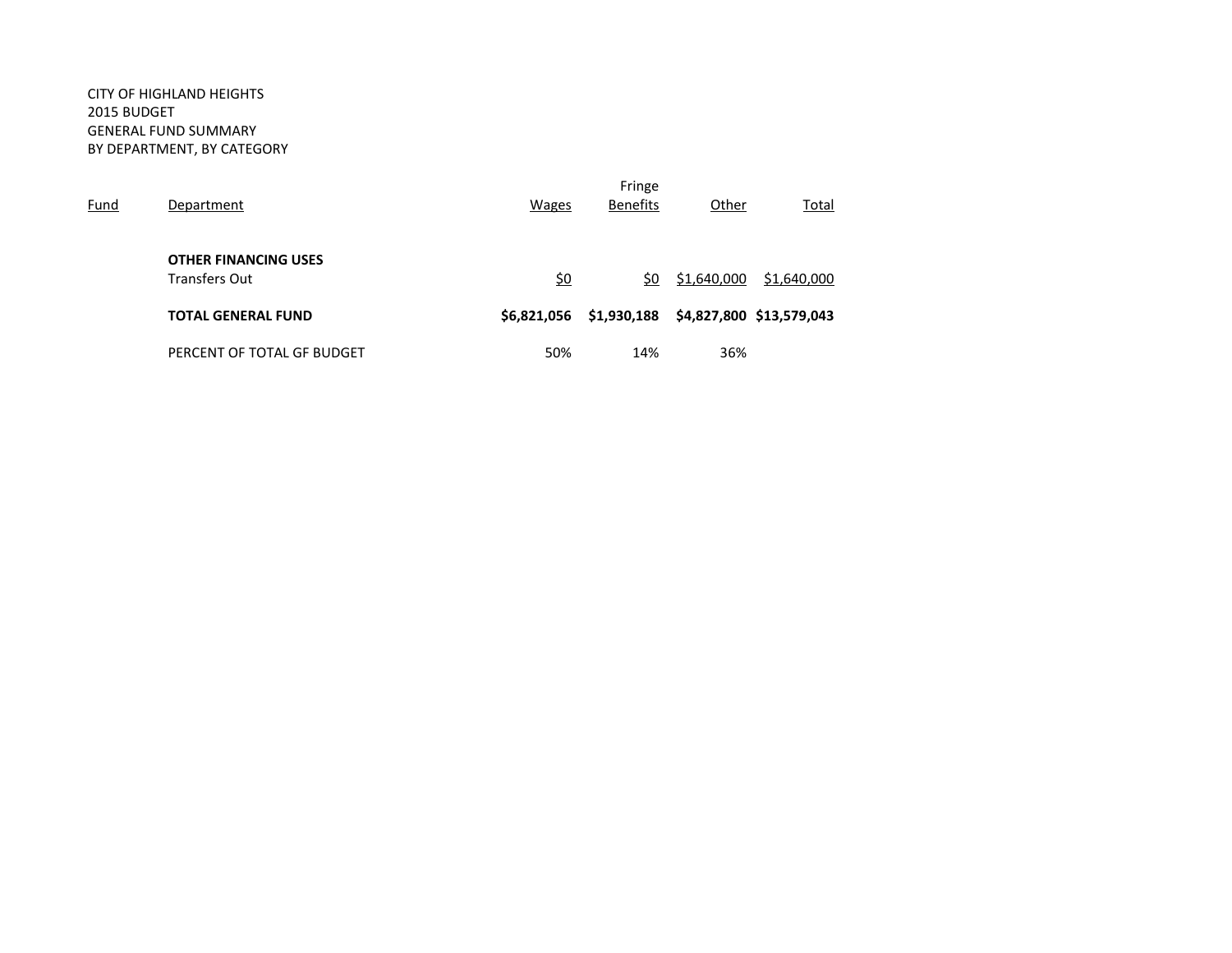## CITY OF HIGHLAND HEIGHTS 2015 BUDGET OTHER FUNDS SUMMARY BY DEPARTMENT, BY CATEGORY

|                                         | Personal  | Fringe          |                        |                  |                        |
|-----------------------------------------|-----------|-----------------|------------------------|------------------|------------------------|
| <u>Fund</u>                             | Services  | <b>Benefits</b> | Other                  | <b>Transfers</b> | Total                  |
| <b>STREET MAINTENANCE</b>               | \$95,000  | \$18,478        | \$408,500              |                  | \$521,978              |
| <b>PARK &amp; RECREATION</b>            | \$281,350 | \$53,158        | \$346,550              | \$50,000         | \$731,058              |
| <b>GRANTS</b>                           |           |                 | \$0                    |                  | \$0                    |
| <b>STREET LIGHTING</b>                  |           |                 | \$278,500              |                  | \$278,500              |
| <b>FEMA</b>                             |           |                 | \$13,000               |                  | \$13,000               |
| <b>LAW ENFORCEMENT TRUST</b>            |           |                 | \$18,883               |                  | \$18,883               |
| DRUG LAW ENFORCEMENT                    | \$2,700   |                 | \$1,550                |                  | \$4,250                |
| <b>ENFORCEMENT &amp; EDUCATION</b>      |           |                 | \$2,000                |                  | \$2,000                |
| <b>USDOJ</b>                            |           |                 | \$250                  |                  | \$250                  |
| <b>JUVENILE DIVERSION</b>               | \$2,500   |                 | \$2,350                |                  | \$4,850                |
| <b>NOPEC GRANT</b>                      |           |                 | \$0                    |                  | \$0                    |
| <b>GENERAL BOND RETIREMENT</b>          |           |                 | \$798,654              |                  | \$798,654              |
| SPEC. ASSESS. BOND RETIREMENT           |           |                 | \$754,429              |                  | \$754,429              |
| <b>CAPITAL IMPROVEMENT</b>              |           |                 | \$8,006,900            | \$50,000         | \$8,056,900            |
| ABERDEEN BUSINESS PARK                  |           |                 |                        |                  | \$0                    |
| <b>ISSUE ONE (PREVIOUSLY ISSUE TWO)</b> |           |                 |                        | \$26,898         | \$26,898               |
| PARK & REC IMPROVEMENT                  |           |                 | \$10,000               |                  | \$10,000               |
| PERFORMANCE BONDS                       |           |                 | \$170,000              |                  | \$170,000              |
| <b>POLICE PENSION</b>                   |           | \$445,411       |                        |                  | \$445,411              |
| <b>FIRE PENSION</b>                     |           | \$439,132       |                        |                  | \$439,132              |
| <b>STREET TREES</b>                     |           |                 | \$25,000               |                  | \$25,000               |
| <b>INSPECTION DEPOSITS</b>              |           |                 | \$10,000               |                  | \$10,000               |
| PARK LAND ACQUISITION                   |           |                 |                        |                  | \$0                    |
| WHITE RD. ESCROW - GAS                  |           |                 |                        |                  | \$0                    |
| WHITE RD. ESCROW - DIRT                 |           |                 |                        |                  | \$0                    |
| MISC. AGENCY FUNDS                      |           |                 | \$34,600               |                  | \$34,600               |
| <b>TOTAL - OTHER FUNDS</b>              | \$381,550 |                 | \$956,178 \$10,881,166 |                  | \$126,898 \$12,345,792 |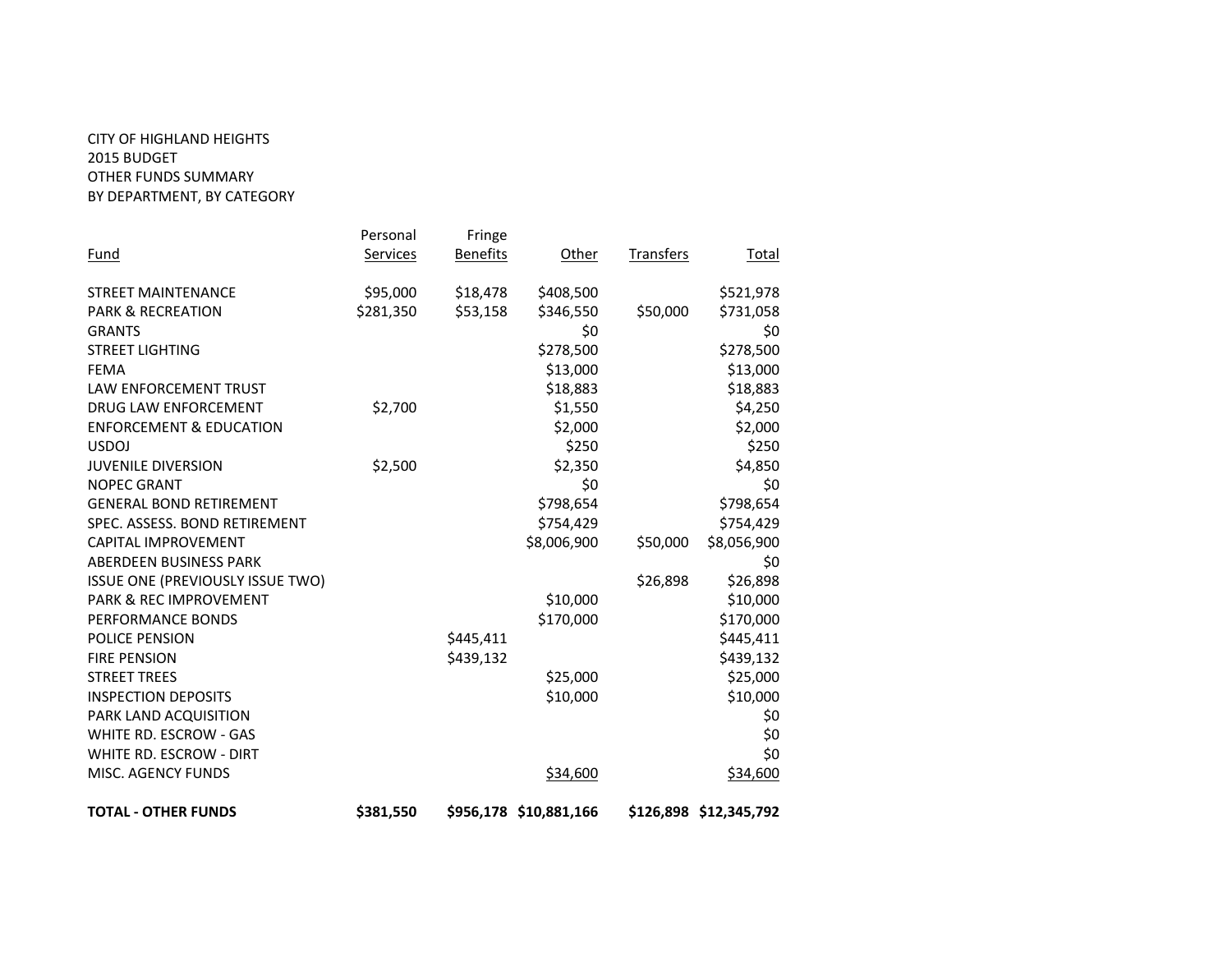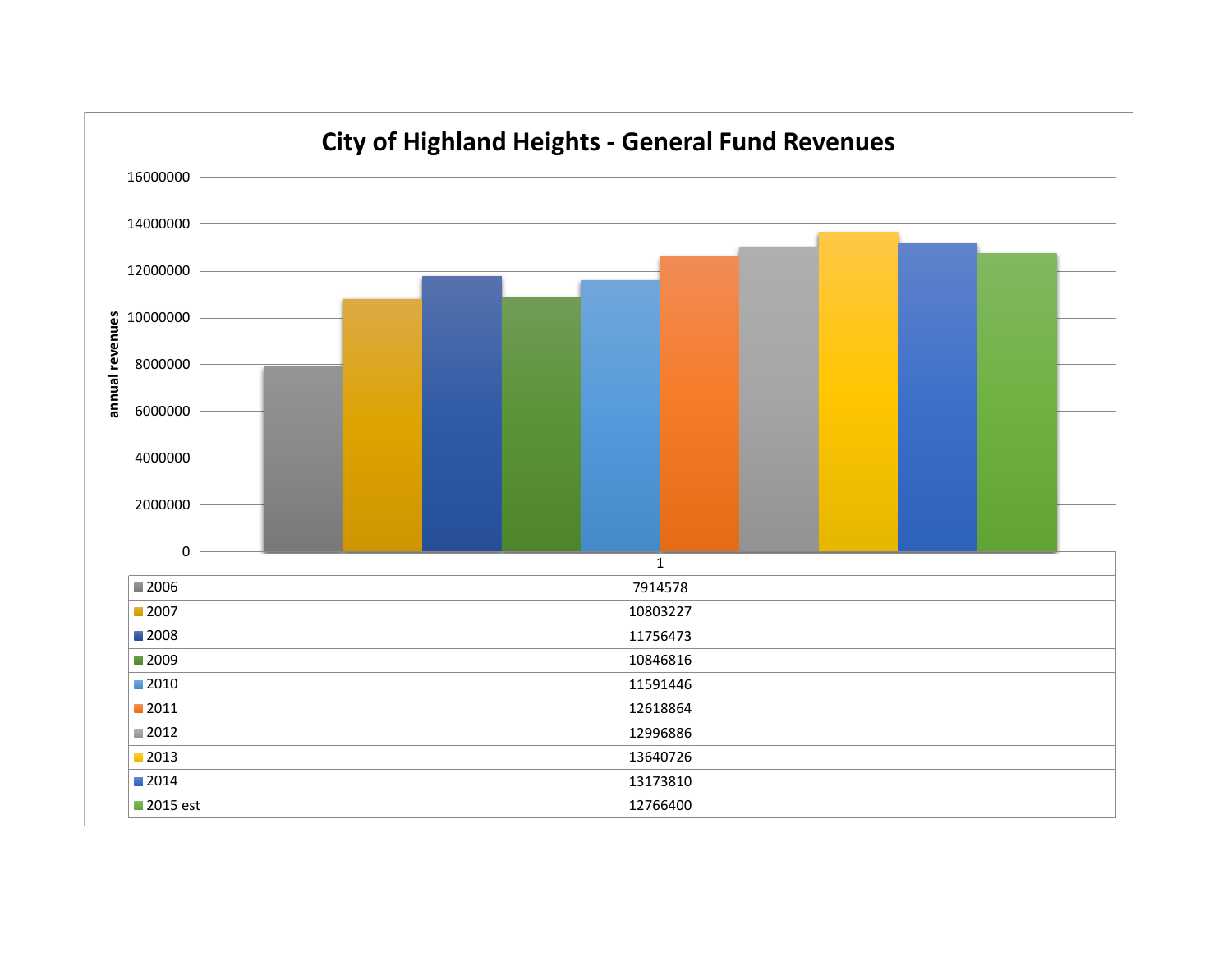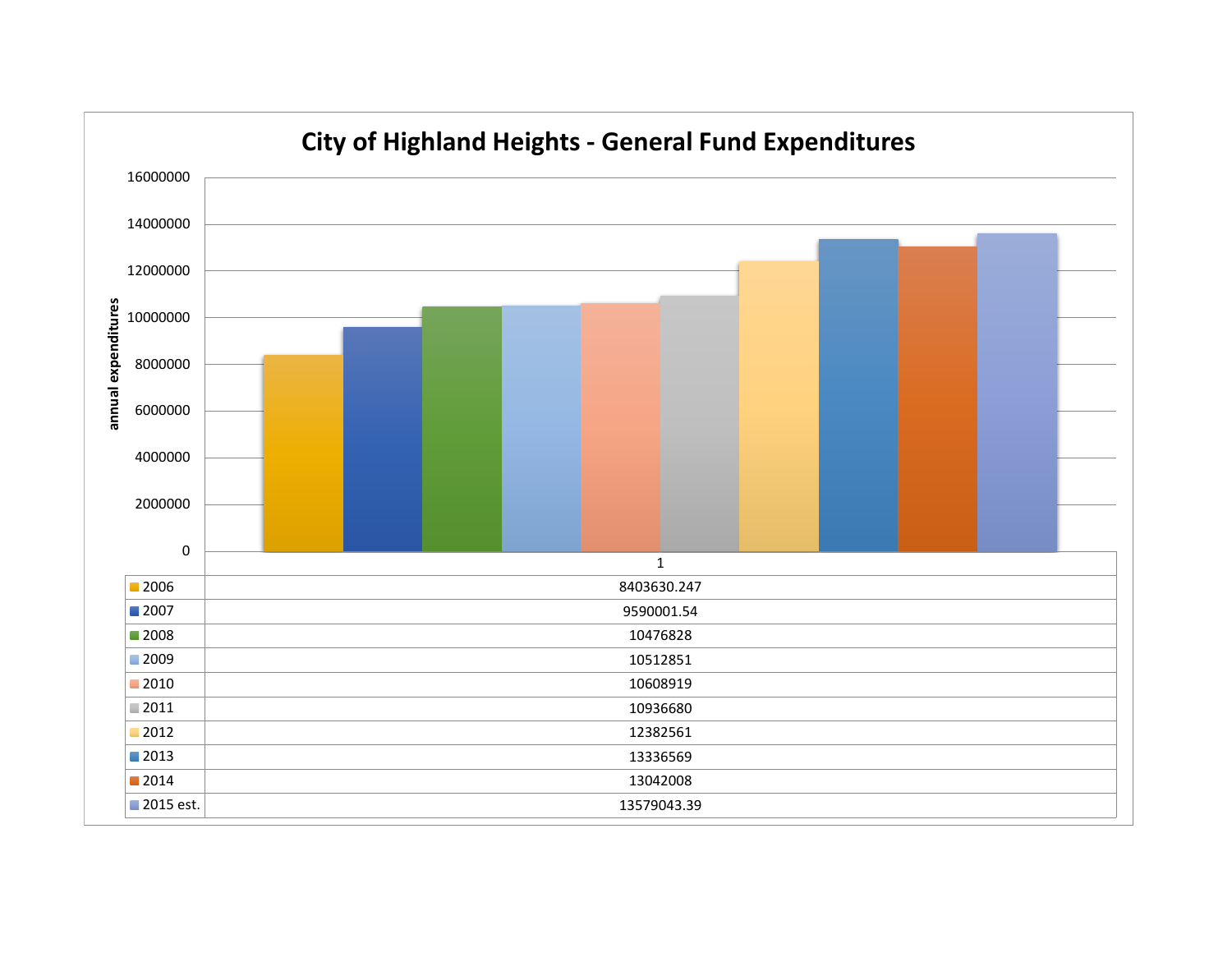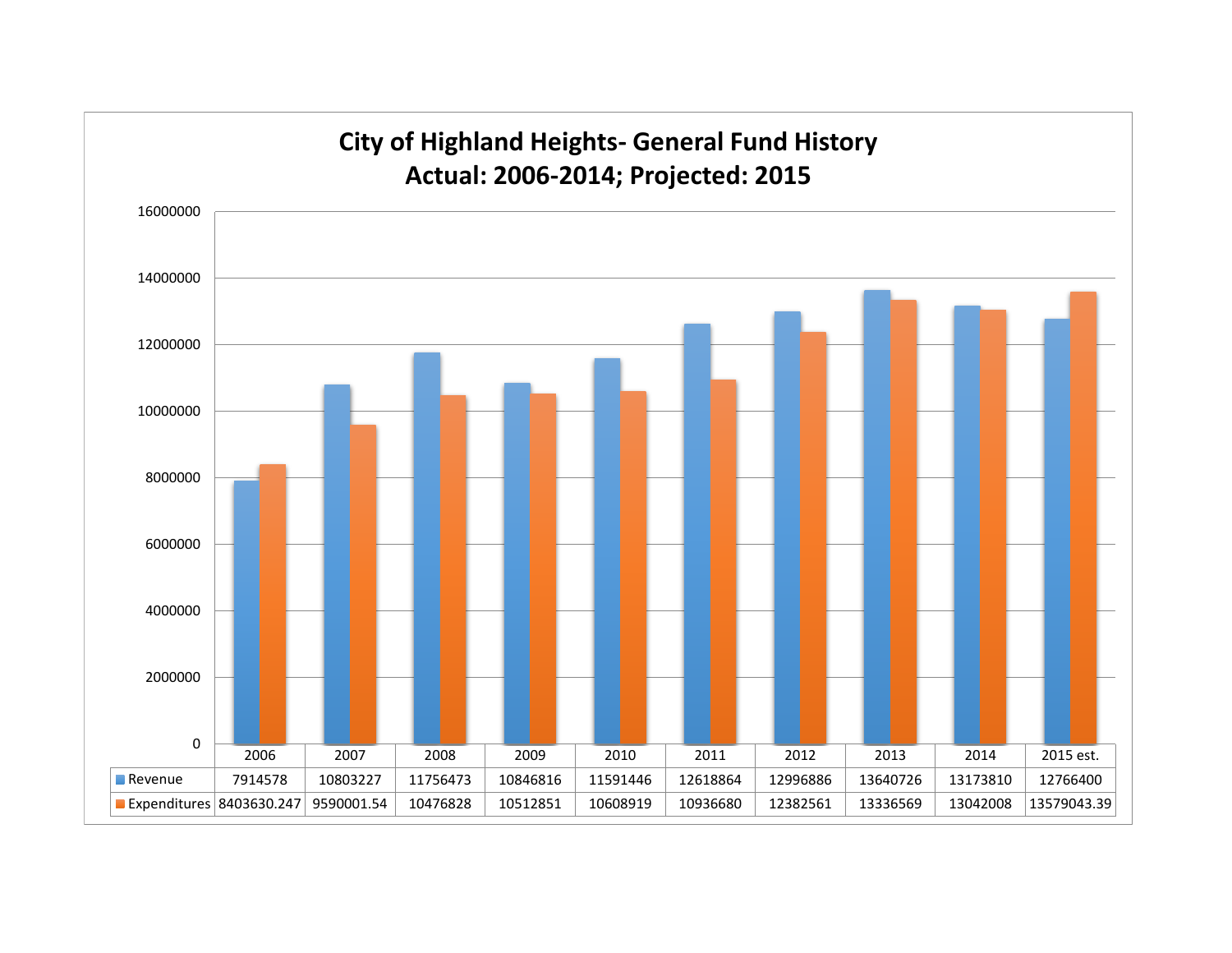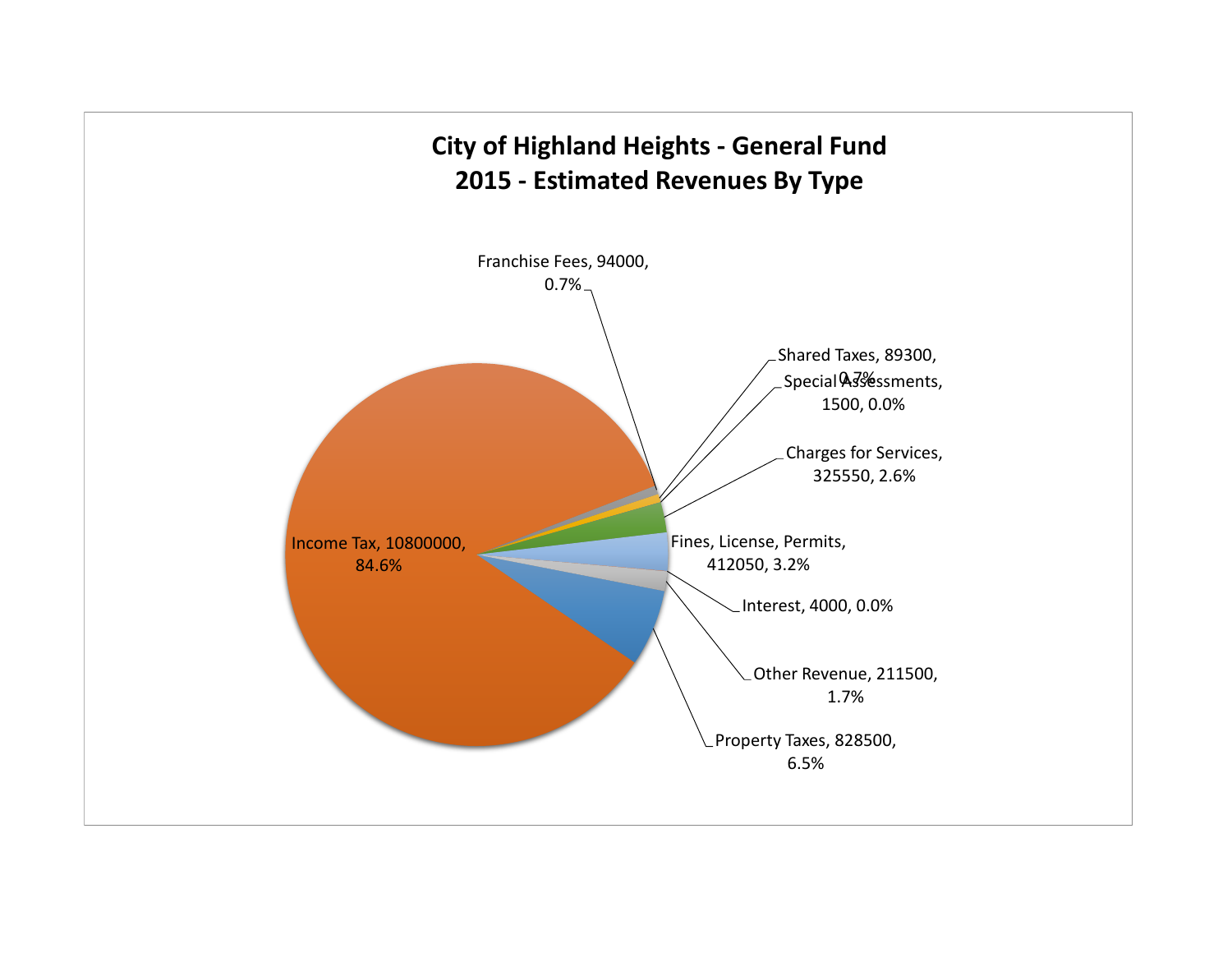